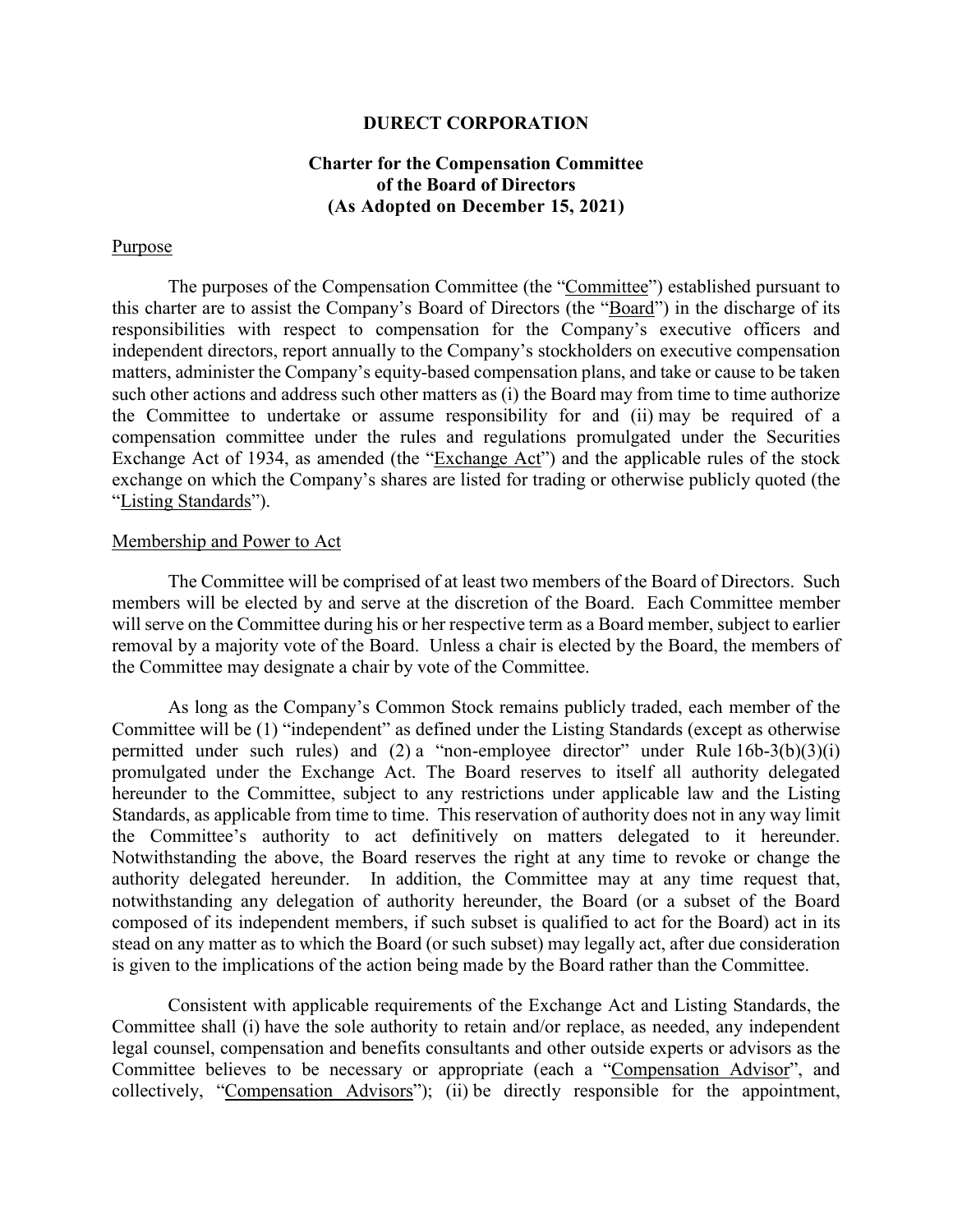determination of compensation and oversight of the work of any Compensation Advisors retained by the Committee; (iii) subject to any exceptions under Listing Standards, undertake an analysis of the independence of each Compensation Advisor under the independence factors specified in the applicable requirements of the Exchange Act and Listing Standards, with such analysis to occur prior to selection of such Compensation Advisor and as appropriate thereafter; and (iv) have such additional authority and responsibility as may be required from time to time under the rules and guidelines of the Exchange Act and Listing Standards. The Committee may also utilize the services of the Company's regular legal counsel or other advisors to the Company as Compensation Advisors. The Company shall provide for appropriate funding, as determined by the Committee in its sole discretion, for payment of compensation to any such Compensation Advisors retained by the Committee and for the payment of ordinary administrative expenses of the Committee that are necessary or appropriate in carrying out its duties.

#### **Meetings**

The Committee will meet at such times as it deems appropriate to review the compensation of the executive officers of the Company. The Committee Chair may call Committee meetings and, in consultation with other Committee members, shall determine the frequency and length of Committee meetings and shall set agendas for such meetings consistent with this charter. In the absence of a Committee Chair, a majority of the members of the Committee may call a meeting of the Committee.

The Committee may invite such members of management to its meetings as it deems appropriate. However, the Committee shall meet regularly without such members present, and in all cases the Company's Chief Executive Officer ("CEO"), and any other such officers shall not be present at meetings at which their compensation or performance is discussed or determined.

Except as otherwise provided in this charter, the Committee is governed by the same rules regarding meetings (including meetings in person or by telephone or other similar communications equipment), action without meetings, notice, waiver of notice, and quorum and voting requirements as are applicable to the Board.

#### **Responsibilities**

The authority delegated to the Committee is that necessary for the Committee to carry out its functions as the body responsible for overseeing all matters related to the Company's compensation programs. A non-exclusive list of specific authority delegated to the Committee is set forth below. This description of authority is intended as a guide and the Committee may act and establish policies and procedures that are consistent with these guidelines or are necessary or advisable, in its discretion, to carry out the intent of the Board in delegating such authority and to fulfill the responsibilities of the Committee hereunder.

1. The Committee has authority to determine the amount and form of compensation paid to CEO and to take such action, and to direct the Company to take such action, as is necessary and advisable to compensate the CEO in a manner consistent with its determinations. The Committee will review at least annually the CEO's performance, including in light of goals and objectives established for such performance, and in light of such review determine his or her compensation.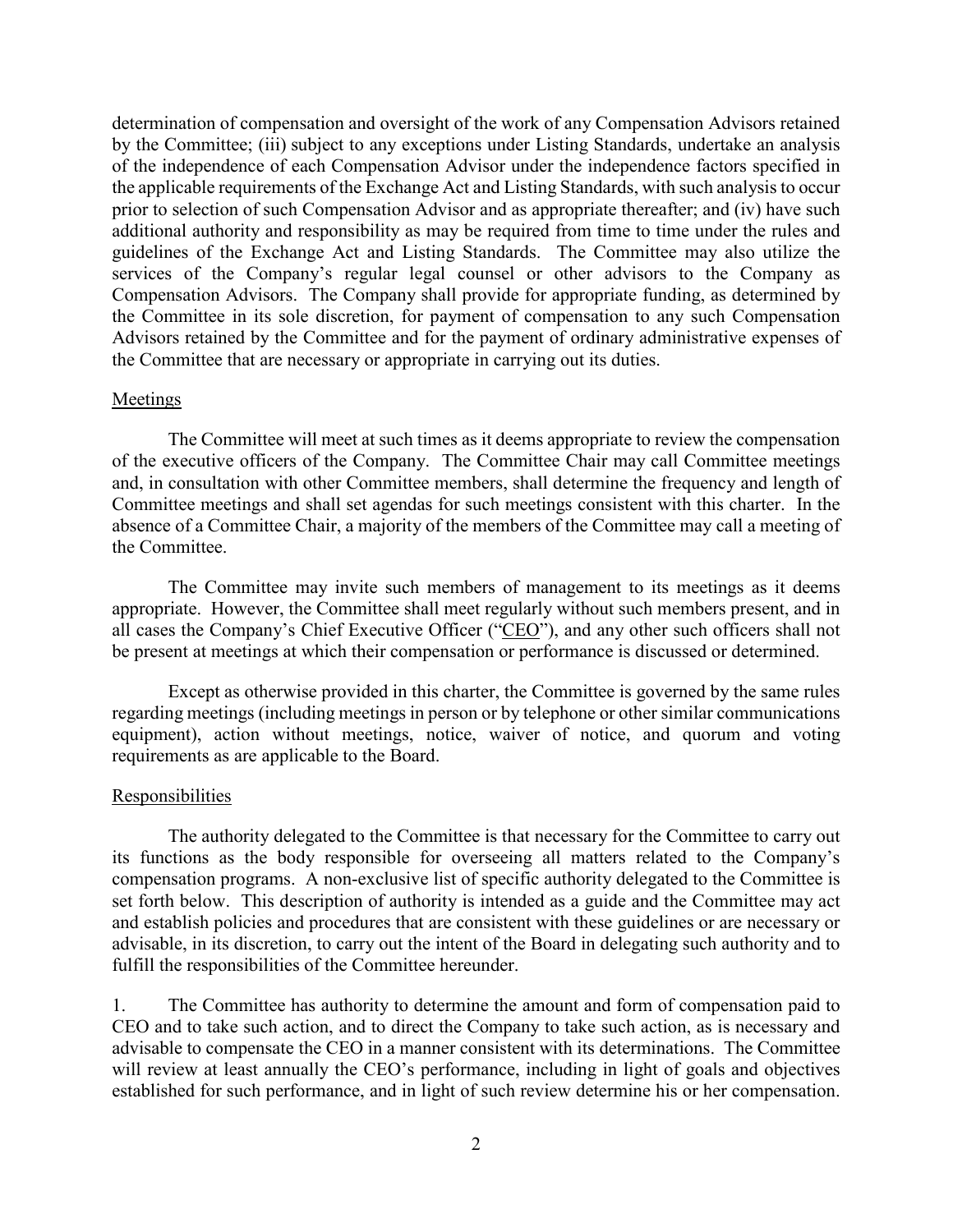In evaluating and establishing the Company's CEO's compensation, the Committee shall consider the results of the most recent stockholder advisory vote on executive compensation.

2. The Committee has authority to determine the amount and form of compensation paid to the Company's executive officers, officers, employees, directors, consultants and advisors and to review the performance of such persons in order to determine appropriate compensation, as well as to establish the Company's general compensation policies and practices and to administer plans and arrangements established pursuant to such policies and practices. In evaluating and establishing the Company's executive officer compensation, the Committee shall consider the results of the most recent stockholder advisory vote on executive compensation. The Committee has authority to take such action, and to direct the Company to take such action, as is necessary and advisable to compensate such persons and to implement such policies and practices in a manner consistent with its determinations. It is expected that the Committee may delegate its authority on these matters with regard to non-officer employees, consultants and advisors of the Company to officers and other appropriate Company supervisory personnel.

3. The Committee has authority to administer the Company's equity compensation plans, including without limitation to recommend the adoption of such plans, to recommend the reservation of shares of Common Stock for issuance thereunder, to amend and interpret such plans and the awards and agreements issued pursuant thereto, and to make awards to eligible persons under the plans and determine the terms of such awards.

4. The Committee has authority to select, engage, compensate and terminate compensation consultants, legal counsel and such other advisors as it deems necessary and advisable to assist the Committee in carrying out its responsibilities and functions as set forth herein. Compensation paid to such parties and related expenses will be borne by the Company and the Company will make appropriate funding available to the Committee for such purposes.

5. Except with respect to the responsibilities set forth in Section 1 above, the Committee may delegate its authority granted under this charter to a subcommittee of the Committee (consisting either of a subset of members of the Committee or, after giving due consideration to whether the eligibility criteria described above with respect to Committee members and whether such other Board members satisfy such criteria, any members of the Board). In addition, to the extent permitted by applicable law, the Committee may delegate to a subcommittee comprised of one or more officers of the Company (or other appropriate supervisory personnel) the authority to grant stock options and other equity compensation awards (other than grants of shares or restricted shares) to employees (who are not executive officers or members of the Board) of the Company or of any subsidiary of the Company subject to the terms, limits and conditions as established by the Committee.

6. If required, the Committee will prepare an annual report to the Company's stockholders on the Company's executive compensation and review the Company's Compensation Discussion and Analysis, each of which will be included in the annual report or the Company's proxy statement for its annual stockholders' meeting in accordance with the rules and regulations of the Securities and Exchange Commission.